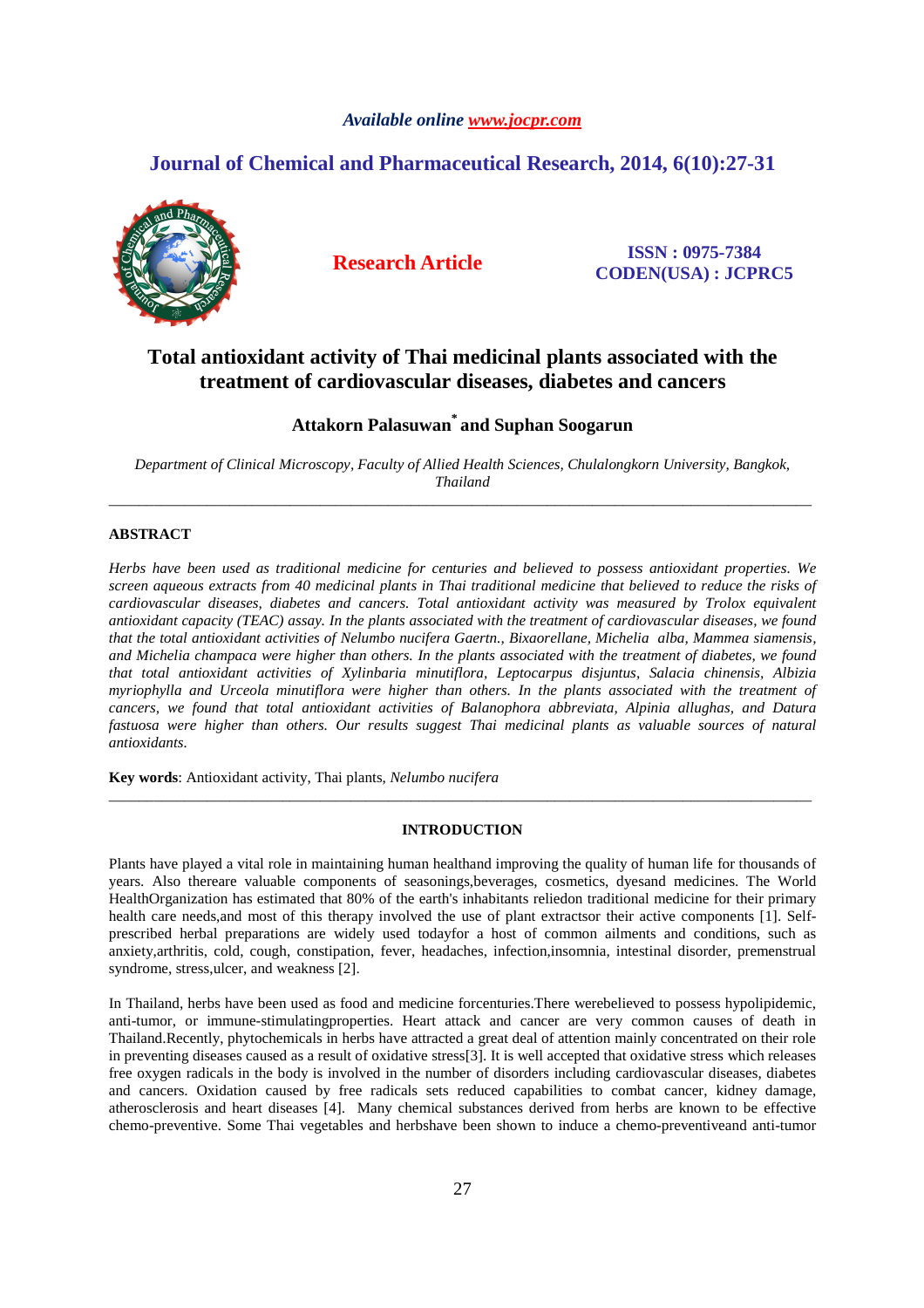action [5-11]. Epidemiological studies have consistently shown that there is a clear significant positive association between intake of fruits, vegetables and herbs. Theymay reduce the rate of heart diseases mortality, diabetes, cancer and other degenerative diseases [3,12-17].

*\_\_\_\_\_\_\_\_\_\_\_\_\_\_\_\_\_\_\_\_\_\_\_\_\_\_\_\_\_\_\_\_\_\_\_\_\_\_\_\_\_\_\_\_\_\_\_\_\_\_\_\_\_\_\_\_\_\_\_\_\_\_\_\_\_\_\_\_\_\_\_\_\_\_\_\_\_\_*

In this study, fortyThai traditional herbs believed to possess anti-cardiovascular disease, anti-tumor activity, as well as reduce the risk of diabeteswere examined for antioxidant activity. Total antioxidant activities of herbal extracts were demonstrated by usingimproved ABTS radical cation decolorization assay. Antioxidant screening would provide important preliminary data to help select potential plant extracts with antioxidant property for the future study.

### **EXPERIMENTAL SECTION**

### *Sample preparation*

Fortydried medicinal plants were purchased from Thai Traditional Pharmacy in Bangkok. Each sample was prepared by boiling in water for 10 minutes with a ratio of herb to water at 1:20 w/v. The mixture was then shaken intermittently. After boiling, the mixture was cooled at room temperature, centrifuged at 2,500 rpm for 15 minutes.The supernatant of the extract was filtered through Whatman no.2 filter paper and then immediately analysis. Samples, not yet investigated, were stored at -20  $^{\circ}$ C until analyzed.

#### *Chemicals*

Trolox (6-hydroxy-2,5,7,8-tetramethychroman-2-carboxylic acid) (Aldrich chemical, USA), 2,2'-azinobis-(3 ethylbenzothiazoline-6-sulphonic acid diamonium salt (ABTS) (Sigma-Aldrich, USA), potassium persulfate (Sigma-Aldrich, USA). All chemicals were of analytical grade and available locally.

#### *Total antioxidant activity assay*

Total antioxidant activity was measured by using radical cation decolorization assay [18]. This assay based on the inhibition by antioxidants of the absorbance of the free radical cation from ABTS (2,2'-azinobis-(3 ethylbenzothiazoline-6-sulphonic acid diamonium salt). ABTS was incubated with potassium persulfate in order to produce the free radical cation (ABTS<sup>o+</sup>). This had a relatively stable blue-green color, which was measured at 734 nm. Antioxidant compounds will suppress the absorbance of ABTS<sup>o+</sup> to an extent on a time scale dependent on the antioxidant capacity in plasma. This assay was calibrated using Trolox (a water-soluble vitamin E analoque) as standard.

In brief, ABTS was dissolved in deionized water to make a 7 mM concentration solution. ABTS<sup> $\circ$ +</sup> was produced by mixing ABTS stock solution with 2.45 mM potassium persulfate (final concentration) and the mixture was allowed to stand in the dark at room temperature for  $12-16$  hours before use. For our study, the ABTS<sup>o+</sup> solution was diluted with PBS, pH 7.4, to an absorbance of 0.70 ( $+0.02$ ) at 734 nm. After addition of 1.0 ml of diluted ABTS<sup>o+</sup> (A<sub>734nm</sub> =  $0.700 + 0.200$ ) to 10 µl of each plasma or Trolox standards (final concentration 0-15 µM) in PBS the absorbance reading was taken at 30°C exactly 6 minutes after initial mixing. PBS blank were run in each assay. All determinations were carried out at least in triplicate. The percentage of absorbance inhibition at 734 nm was calculated and plotted as a function of antioxidants of Trolox for the standard reference data.

## **RESULTS AND DISCUSSION**

The total antioxidant activities of medicinal plant extracts associated with anti-cardiovascular activityare shown in Table 1. We found that the extracts from *Nelumbo nucifera*Gaertn. was the highest activity followed by *Bixaorellane*Linn*.,Michelia alba,Mammea siamensis*,and*Michelia champaca*respectively.Total antioxidant activities of medicinal plant extracts associated with anti-diabetes activity are shown in Table 2. We found that the extract from *Xylinbaria minutiflora*Pierre*.*was the highest activity followed by *Leptocarpus disjuntus Mast.,Salacia chinensis*Linn.*, Albiziamyriophylla*Benth*., Urceola minutiflora* Pierre*,* and*Pandanustectorius,*respectively.The total antioxidant activities of medicinal plant extracts associated with anticancer activity are shown in Table 3. Our data was shown that the extracts from *Balanophora abbreviata* was the highest activity followed by *Alpinia allughas,Alpinia allughas*Rosc. and*Datura fastuosa* Linn.*,*respectively. The relation between the total antioxidant activity of all plant extracts was presented in Figure 1.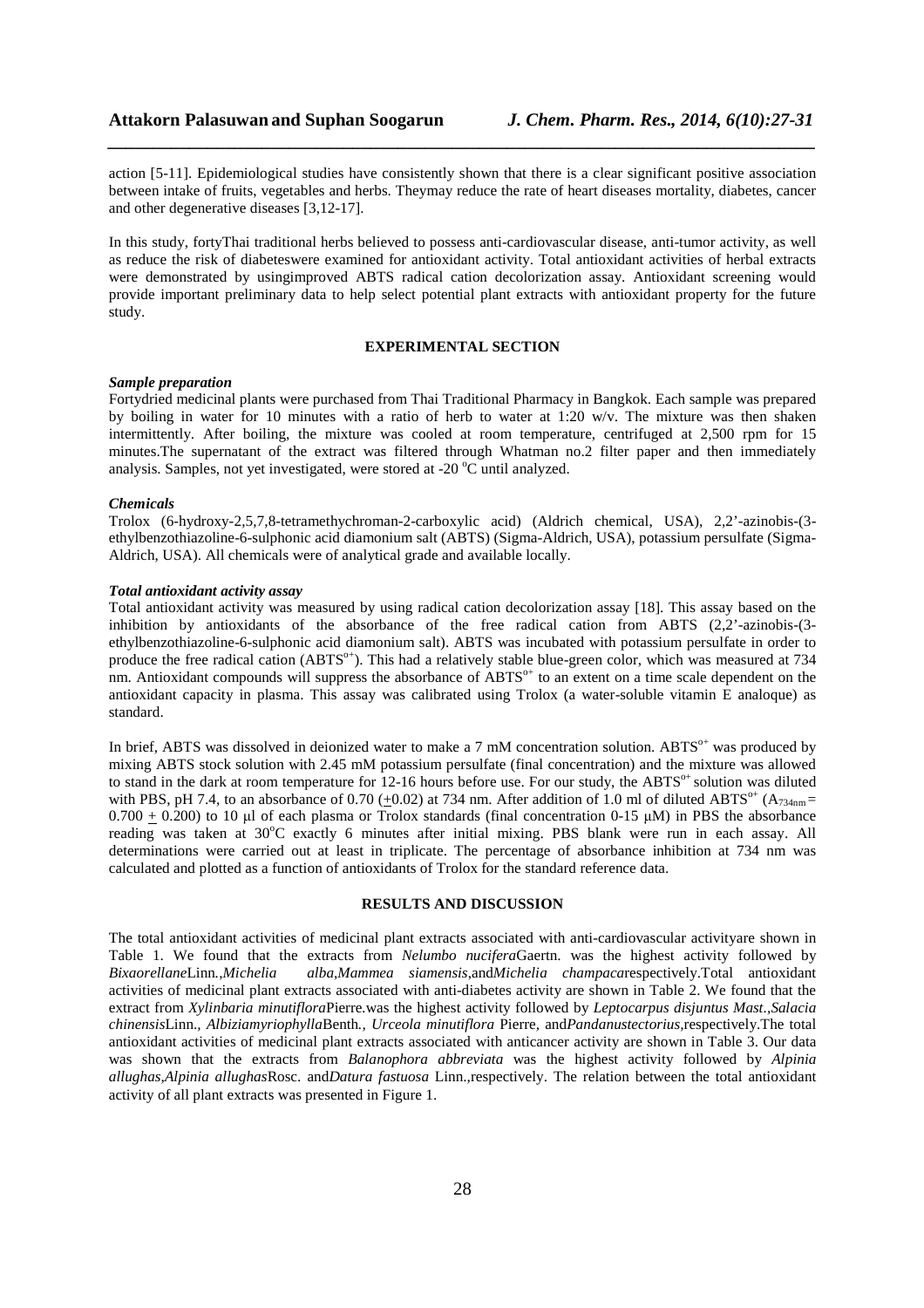Nowadays, many researchers have found that the chemical substances in herbscontained a variety of phytosterols, triterpenes, flavonoids,saponins, and carotenoids, which have been accepted to be chemo-protective[19]. Flavonoidshave extensive biological properties that promote human healthand help to reduce the risk of diseases. Flavonoids extend the activityof vitamin C, act as antioxidants, protect LDL cholesterol fromoxidation, inhibit platelet aggregation, and act as anti-inflammatoryand anti-tumor agents as well[20-22].A variety of phenolic compounds, in addition to the flavonoids,are found in fruits, vegetables, and herbs. Phenolicsinfluence the quality and stability of foods by acting as flavorants,colorants, and antioxidants. The phenolic compounds, such ascaffeic, ellagic, and ferulic acids, sesamol, and vanillin,also exhibit anti-carcinogenic activity and inhibit atherosclerosis as well [23]. The antioxidant properties of polyphenols may change as a consequence of their oxidation state. Polyphenols with an intermediate oxidation state can exhibit higher radical scavenging activity than nonoxidized polyphenols[3,24].The higher antioxidant activity of the partially oxidized polyphenols could be attributed to their increased ability to donate a hydrogen atom from the aromatic hydroxyl group to a free radical and/or to the capacity of their aromatic structure to support unpaired electrons through delocalization around the p-electron system[25].

*\_\_\_\_\_\_\_\_\_\_\_\_\_\_\_\_\_\_\_\_\_\_\_\_\_\_\_\_\_\_\_\_\_\_\_\_\_\_\_\_\_\_\_\_\_\_\_\_\_\_\_\_\_\_\_\_\_\_\_\_\_\_\_\_\_\_\_\_\_\_\_\_\_\_\_\_\_\_*

We investigated the antioxidant activity of Thai medicinal plants, extracted by boiling in the water in order to mimic the preparation of traditional medicine in Thailand. Our data suggest that a seedpod of*Nelumbo nucifera*Gaertn. (sacred lotus) has played the highest activity of all medicinal plant extracts. The seedpod of sacred lotuswas reported to possess hepatoprotective and free radical scavenging activity [26], antifertility activity [27] and suppress cell cycle progression, cytokine genes expression, and cell proliferation in human peripheral blood mononuclear cells [28].The major phytoconstituents present in the seeds are alkaloids like dauricine, lotusine, nuciferine, pronuciferine, liensinine, isoliensinine, roemerine, nelumbine and neferine[29-32]. Both dauricine and neferine isolated from *Nelumbo nucifera* block the Na<sup>+</sup>, K<sup>+</sup> and Ca<sup>2+</sup> transmembrane currents in cardiac cells [32]. Neferine has shown to have anti-arrhythmic action and also significantly inhibits rabbit platelet aggregation [33-34]. Xiao et al. (2005) [35] reported an inhibitory effect of isoliensinine on bleomycin-induced pulmonary fibrosis in mice. Procyanidins were isolated form the seedpods of *Nelumbo nucifera* by Ling and coworkers [36].They have also reported the antioxidant activity of procyanidins. *Nelumbo nucifera* seeds also contain saponins, phenolics and carbohydrates. Hyun et al.(2006) isolated new isorhamnetin glycosides from the n-butanol fraction of *Nelumbo nucifera* stamens. The isolated isorhamnetin glycosides showed marked antioxidant activities in the assay using DPPH, and ONOO- scavagingactivites[37].

| Scientific name of plant              | Part used | Total Antioxidant Activity (mM/g) |
|---------------------------------------|-----------|-----------------------------------|
| Nelumbo nuciferaGaertn.               | seedpod   | 67.317                            |
| BixaorellaneLinn.                     | flower    | 65.935                            |
| Michelia alba                         | flower    | 45.635                            |
| Mammea siamensis                      | flower    | 42.902                            |
| Mimusopselengi                        | flower    | 28.437                            |
| Michelia champaca                     | flower    | 23.6                              |
| <i>Droseraindical inn.</i>            | stem      | 21.373                            |
| Piper locum                           | seed      | 19.708                            |
| MesuaferreaLinn.                      | flower    | 19.308                            |
| JasnminumsambacAit.                   | flower    | 19.056                            |
| Cinnamomum spp.                       | bark      | 15.562                            |
| Canangaodorata                        | flower    | 15.063                            |
| AlyxiareinwardtiiBL.var.IucidaMarkgr. | root      | 9.144                             |
| Dracaena loureiriGagnep.              | core      | 5.319                             |
| PicrorhizakurroaBenth                 | root      | 4.406                             |
| IlliciumverumHooh.f.                  | flower    | 3.583                             |
| Euphorbia antiquorumLinn.             | core      | 2.028                             |
| FagraeafragransRoxb.                  | core      | 2.022                             |
| AquilariaagallochaRoxb.               | flower    | 1.704                             |
| Cassia fistula                        | flower    | 1.651                             |
| PogostemoncablinBenth                 | stem      | 1.481                             |
| MyristicafragransHoutt.               | stem      | 1.424                             |
| Aglaia pyramidataHance                | stem      | 1.468                             |
| LanthoxylumlimonallaAlston.           | root      | 1.347                             |
| Artocarpusaltilis (Parkinson) Fosb.   | stem      | 1.328                             |

**Table 1Total antioxidant activity of medicinal plant extracts associated with the treatment of cardiovascular diseases**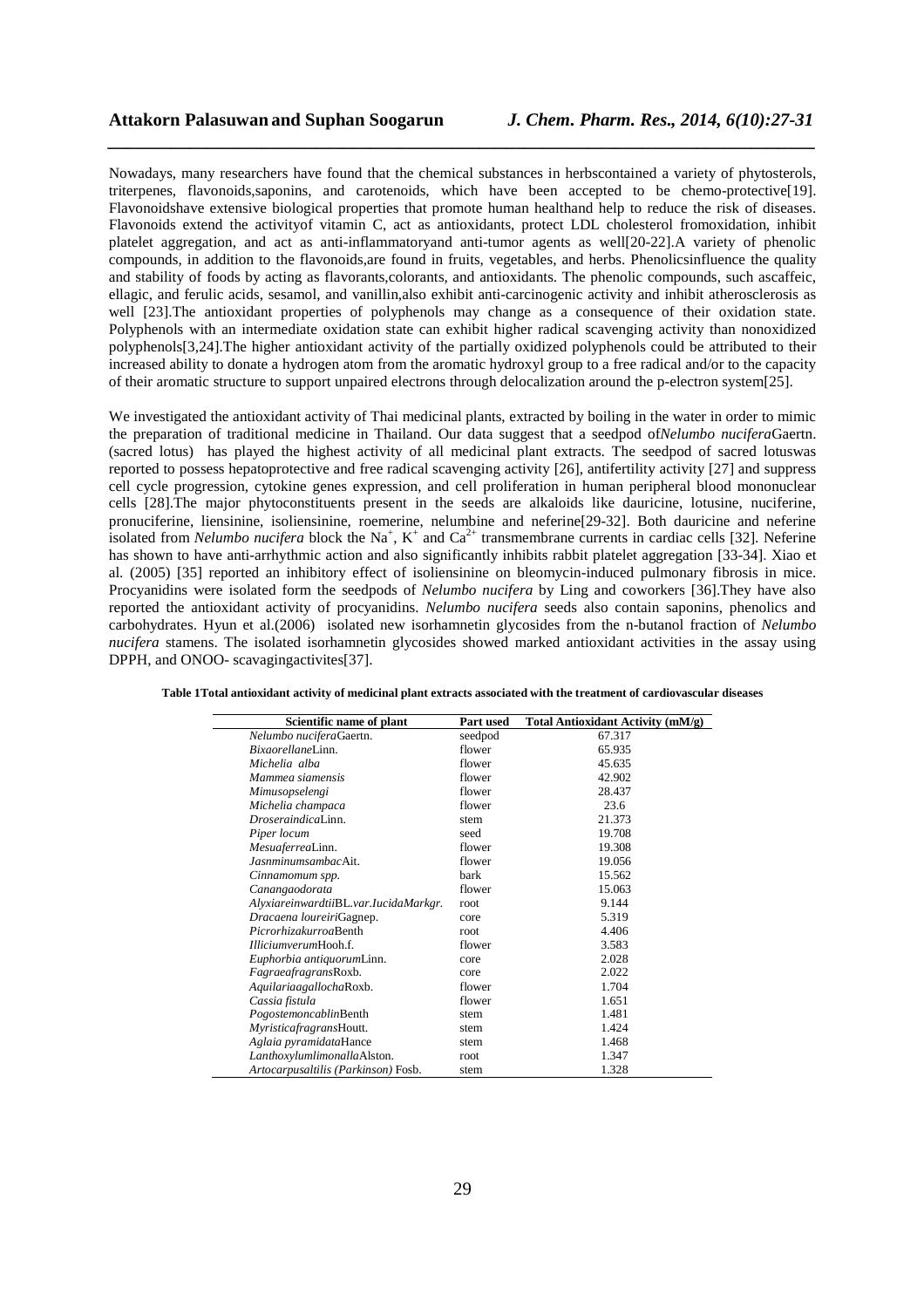| Scientific name of plant               | Part used     | Total Antioxidant Activity (mM/g) |
|----------------------------------------|---------------|-----------------------------------|
| Xylinbaria minutifloraPierre           | creeping stem | 14.756                            |
| Leptocarpus disjuntus Mast.            | creeping stem | 10.687                            |
| Salacia chinensisLinn.                 | creeping stem | 9.451                             |
| AlbiziamyriophyllaBenth.               | stem          | 7.320                             |
| UrceolaminutifloraPierre D.J.Middleton | creeping stem | 7.090                             |
| Solanumtrilobatum Linn.                | root          | 4.054                             |
| Pandanustectorius                      | air root      | 3.113                             |
| Harrisoniaperforata (Blanco) Merr.     | stem          | 3.094                             |

*\_\_\_\_\_\_\_\_\_\_\_\_\_\_\_\_\_\_\_\_\_\_\_\_\_\_\_\_\_\_\_\_\_\_\_\_\_\_\_\_\_\_\_\_\_\_\_\_\_\_\_\_\_\_\_\_\_\_\_\_\_\_\_\_\_\_\_\_\_\_\_\_\_\_\_\_\_\_* **Table 2Total antioxidant activity of medicinal plant extracts associated with the treatment of diabetes** 

**Table 3Total antioxidant activity of medicinal plant extracts associated with the treatment of cancer** 

| Scientific name of plant           | Part used   | Total Antioxidant Activity (mM/g) |
|------------------------------------|-------------|-----------------------------------|
| Balanophora abbreviata             | flower      | 54.879                            |
| Alpinia allughasRosc.              | fruit       | 13.22                             |
| Datura fastuosa Linn.              | root        | 4.178                             |
| Streblusasper                      | root        | 3.19                              |
| Suregadamultiflorum (Juss.) Baill. | <b>bark</b> | 3.046                             |
| Acanthus ebracteatus Vahl.         | stem        | 1.731                             |
| HydnoccarpusanthelminthicusPierre  | fruit       | 1.488                             |





**Figure 1 Total antioxidant activities of 40 plant extracts** 

#### **CONCLUSION**

The present results propose that the extract of *Nelumbo nucifera* Gaertn. and other Thai herbs have antioxidant activity, which indicates its effectiveness in protection form diseases caused by overproduction of free radicals. Further studies would be required to evaluate *in vivo* assay.

#### **REFERENCES**

[1] J Bruneton.Pharmacognosy, phytochemistry, medicinal plants. Pharmacognosie, Lavoisier Publishers, Paris, **1995**.

[2] WJ Craig. *Am. J.Clin.Nutr*., **1999**, 70(3 Suppl), 491-9.

[3] C Kaur and HC Kapoor.*Int. J. Fool.Sci. Tech.,* **2001**, 36, 703-25.

[4] BN Ames. *Science*, **1983**, 221, 1256-62.